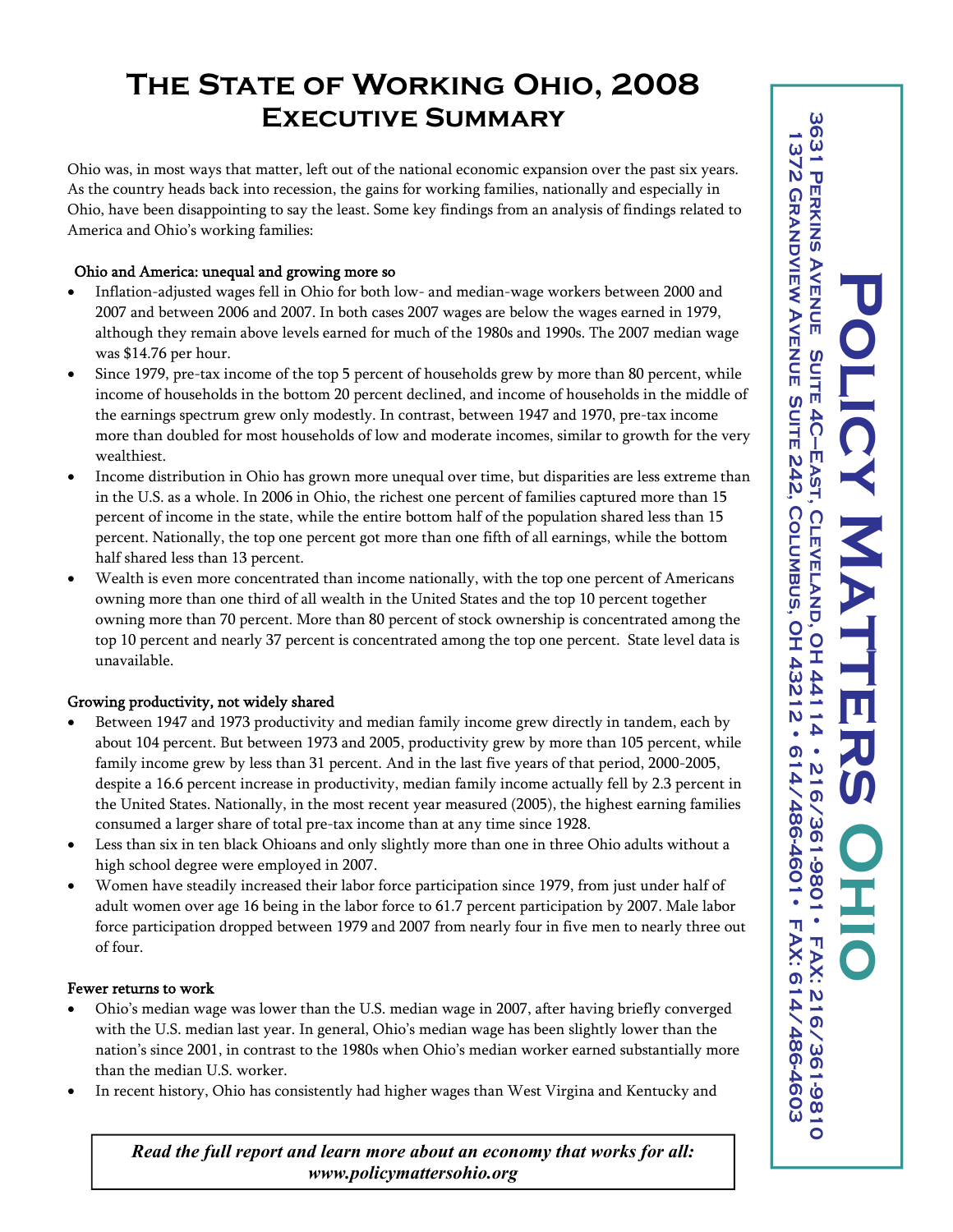lower wages than in Michigan and Pennsylvania, all still true. However, until the late 1990s, Ohio's median wage was solidly above that of Indiana. In this decade, Ohio's wage has been the same as the median wage in Indiana, with Ohio creeping above in 2006 and falling back to being slightly behind in 2007,

- The male female wage gap has narrowed over the past three decades, because of a large drop in male compensation and modest growth in women's compensation. In 2007, Ohio median wages dropped for both men (to \$16.10) and women (to \$13.32) when compared to the previous year. Men's compensation, when adjusted for inflation, is lower than it has been at any point since 1979, yet men continue to earn 21 percent more than women at the median in Ohio
- Black worker wages dropped substantially in 2007, to \$12.04 an hour at the median, lower than at any point in the last decade, and lower than throughout the entire period between 1979 and 1995 in inflation-adjusted dollars. Black workers in Ohio used to earn significantly more than black workers in the country as a whole but this has not been consistently true since the mid-1990s. In 2007, the median black worker earned \$12.69 an hour nationally and \$12.04 an hour in Ohio.
- Union membership fell by more than a third, from 21.3 percent of the workforce in 1989 to just 14.1 percent of the Ohio workforce by 2007.

#### Education: more essential, more expensive

- While about nine in 10 adults in Ohio have a high school degree, there is variation between demographic groups, with lower levels of diploma attainment among black adults (84.8 percent) than among white adults (88.4 percent). Young adults above the age of 25 are more likely to have completed high school (92 percent of 25-44 year olds) than their older counterparts (74 percent of those over age 65).
- Less than one quarter of adults in Ohio had completed college by 2006. Among black adults, just 16.8 percent have a college degree. While only 16.3 percent of adults over age 65 have a BA, 26.6 percent of Ohioans between the ages of 25 and 44 have completed college.
- Nationally, in just the past ten years, average tuition at public four-year institutions has increased by more than fifty percent. Although tuition in Ohio is generally higher than in the rest of the country, additional state spending on higher education prevented Ohio tuition from rising further this year.
- Greater levels of education continued to correlate closely with higher wages in Ohio and the nation in 2007. The median worker with at least a Bachelor's degree earned \$22.48 an hour in 2007, well over twice as much as the median worker with less than a high school degree, who earned just \$9.30 an hour in 2007. Still, the wage of the median worker with a BA degree or more has not grown in the past eight years – the wage growth for those with college degrees took place primarily in the late 1990s.

### Out of work

- Ohio's unemployment rate hit a fifteen-year high of 7.2 percent in July 2008. Ohio has fewer jobs than it had prior to the last recession, and has not even gained jobs during the national recovery. In terms of yearly averages, Ohio's unemployment rate increased slightly between 2006 and 2007, to a 5.6 percent yearly average last year.
- More than one in ten black labor market participants was out out of work in 2007, compared to about one of every 20 white workers. For all demographic groups in Ohio and the U.S., unemployment was higher in 2007 than it had been in 2000, although both years were considered peaks of a business cycle. For all demographic groups unemployment levels were higher in Ohio than in the U.S. as a whole.
- Unemployment levels for those with less than a high school degree in Ohio were more than 15 percent in 2007, well over two times higher than the 5.7 rate facing those with just a high school degree.

**3631 Perkins Avenue Suite 4C—East, Cleveland, OH 44114 • 216/361-9801• FAX: 216/361-9810**  CLEVELAND, OH 44114 . 216/361-9801 . FAX: 216/361-9810 **Policy Matters Ohio LICA NATIO** SUITE 4C-EAST, 3631 PERKINS AVENUE

**1372 Grandview Avenue Suite 242, Columbus, OH 43212 • 614/486-4601• FAX: 614/486-4603** 

COLUMBUS,

**SUITE 242.** 

372 GRANDVIEW AVENUE

**OH 43212** 

FAX: 614/486-4603

614/486-4601 .

 $\bullet$